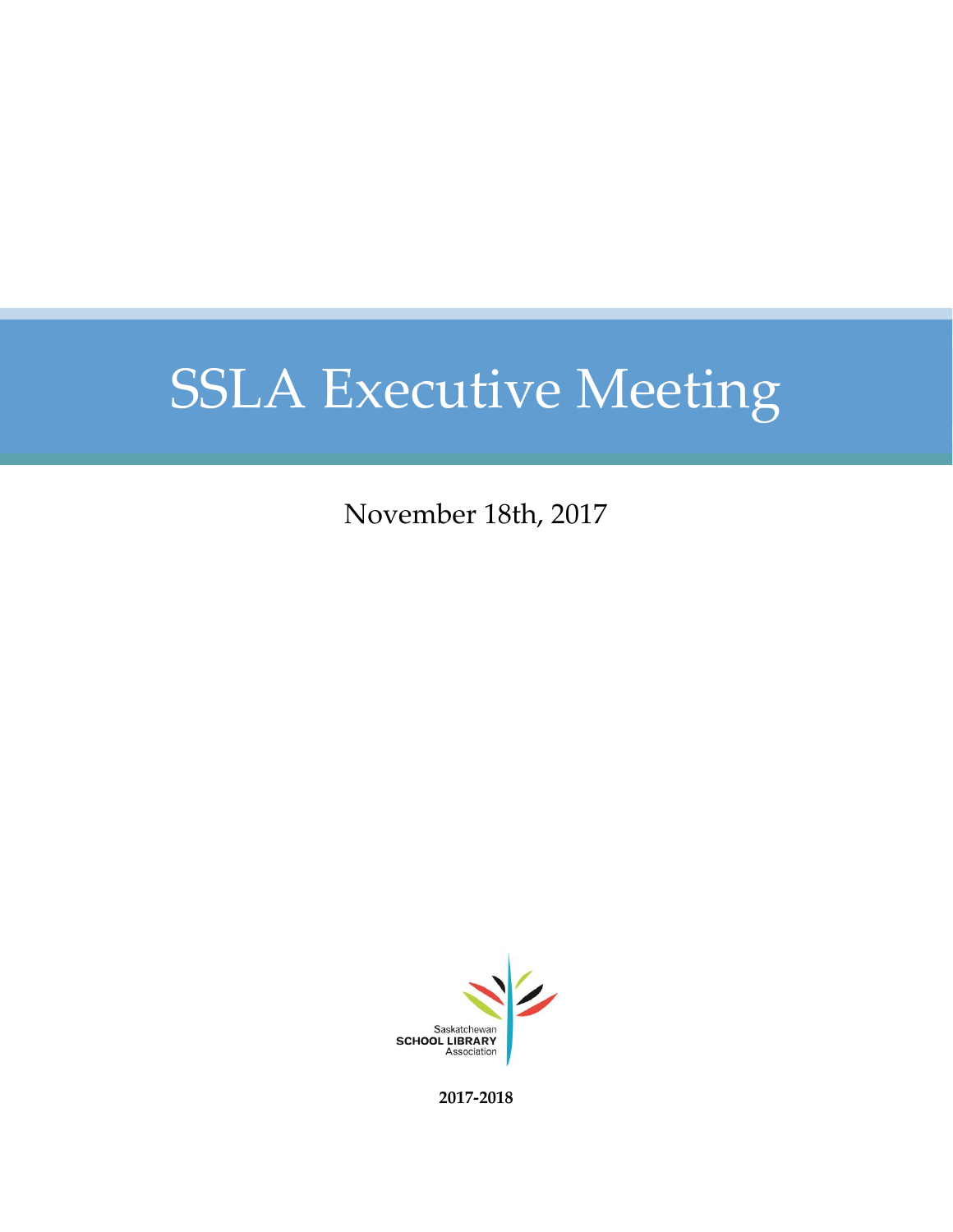

# **SSLA Executive Meeting**

# November 18th, 2017

Date Nov. 18th, 2017 Plainsview School 7741 Mapleford Boulevard, Regina, SK, S4Y0C6 <https://ca.bbcollab.com/guest/3f037bc3c1f241c5a452c5eb7648047e> 9:00 a.m. – 12:00 p.m.

## **Call to Order**

The meeting of the Saskatchewan School Library Association was called to order at 9:14 on November 18 by Gaetan

**Present: Gaetan, Carol, Regan, Carla, Sophie Regrets: Charlotte**

# **1. Approval of Agenda**

- 1.1. **The agenda was** *unanimously approved* **as distributed. Regan motioned, Carla seconded.**
- 1.2. **Additions to the agenda:**

# **2. Approval of Minutes**

**2.1 The minutes of the previous meeting were** *unanimously approved* **as distributed. Carla motioned, Regan seconded.**

## **3. Open Issues**

- **3.1. Review Strategic Plan – Year 1 document put together by Charlotte. Moved to after reports.**
- **3.2. SSLA Executive Roles and Responsibilities Action List**

#### **4. Reports**

- **4.1. President**
- **4.2 Past President**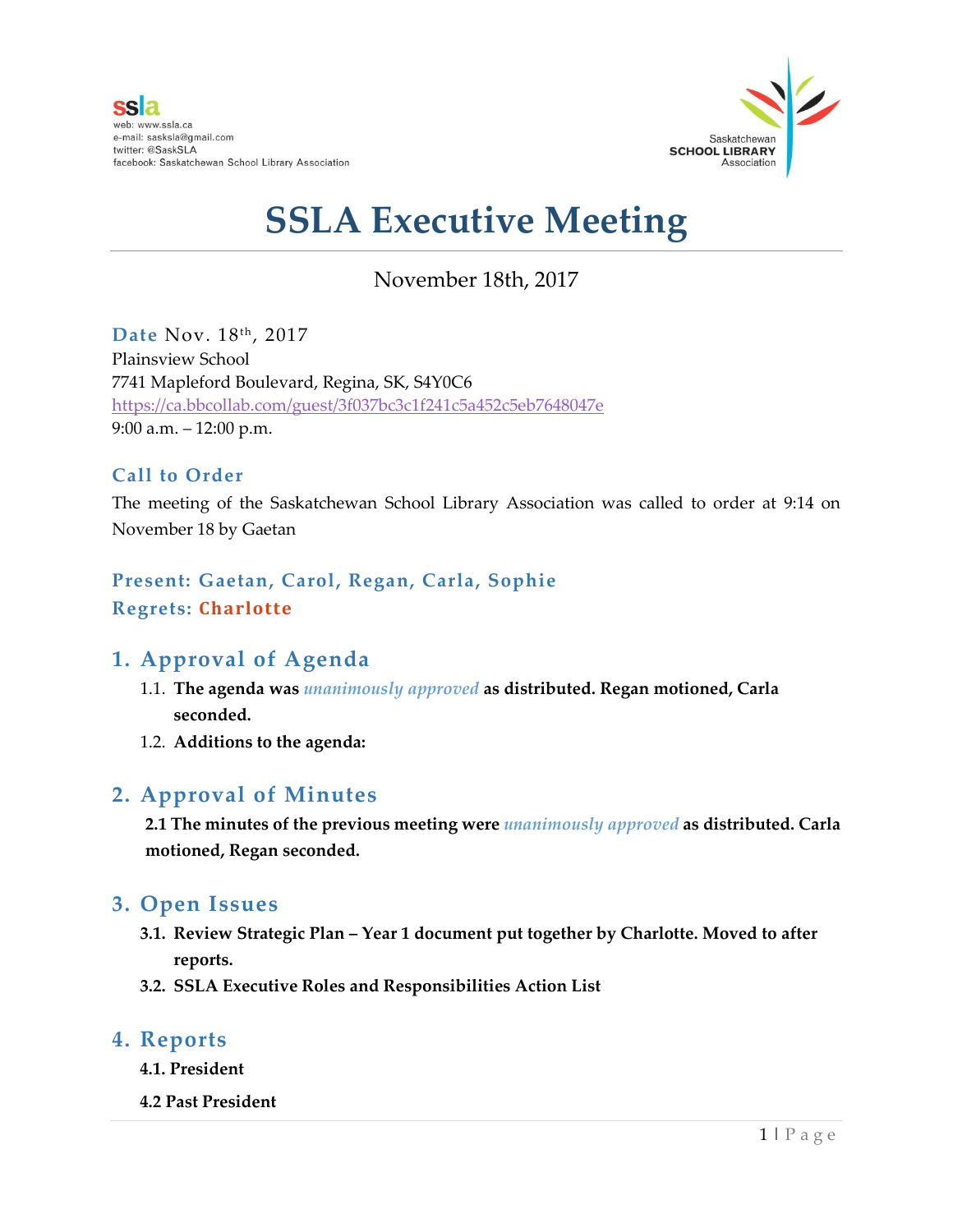



#### **4.3 Treasurer/Membership**

#### **4.4 Professional Learning Councillors**

#### **4.5 Publication Councillor**

Discussion over which format to make the medium – something professional – does it need to be "magazine style" or could it be a pdf? Moved to try scribd for the upcoming edition.

#### **4.6 Special Projects Councillor**

OTC person was on leave. They have spent a lot of time preparing document that supports treaty kits and curriculum. They went grade-by-grade with outcomes and indicators. Document was made in 2015 and has been sitting waiting for ministry approval since then. We will take just resources and share it – which will enable it to be "put out there". It must be presented in a "draft" format as it has not been approved. They are looking forward to working together.

Carla has arranged a meeting with social studies consultants in Regina to discuss the project too – discussion around resources, etc. Some of a collection to work with. Carlene meeting – reviewed what the SSLA was requesting and what her contract would entail – a disconnection occurred with "purposeful tasks" term – lesson plan format that could be used around the digital badge. Lists of activities related to each badge would be available to digital badging members. We did not include purposeful tasks in the SSLA budget discussion. Carlene would like to use these tasks as the basis for the Facebook live sessions and to encourage people to join the digital badging membership this way. She would like us to reconsider our budget and increase it by \$100 per Facebook live session to create the purposeful tasks and putting them behind a "users only" page

Carol suggests putting the purposeful tasks on the digital badges site under each badge, which is already password protected. She also emphasized that the digital badge purposeful tasks should be more easily accessible than a google search.

Carla points out that this would be consistent with the inquiry site.

The group agrees that this would be the best way to move forward – increased cost by \$200.

#### **4.7 Secretary/Archivist/Membership**

Sophie is looking for suggestions for questions for the Nov 30 EdChat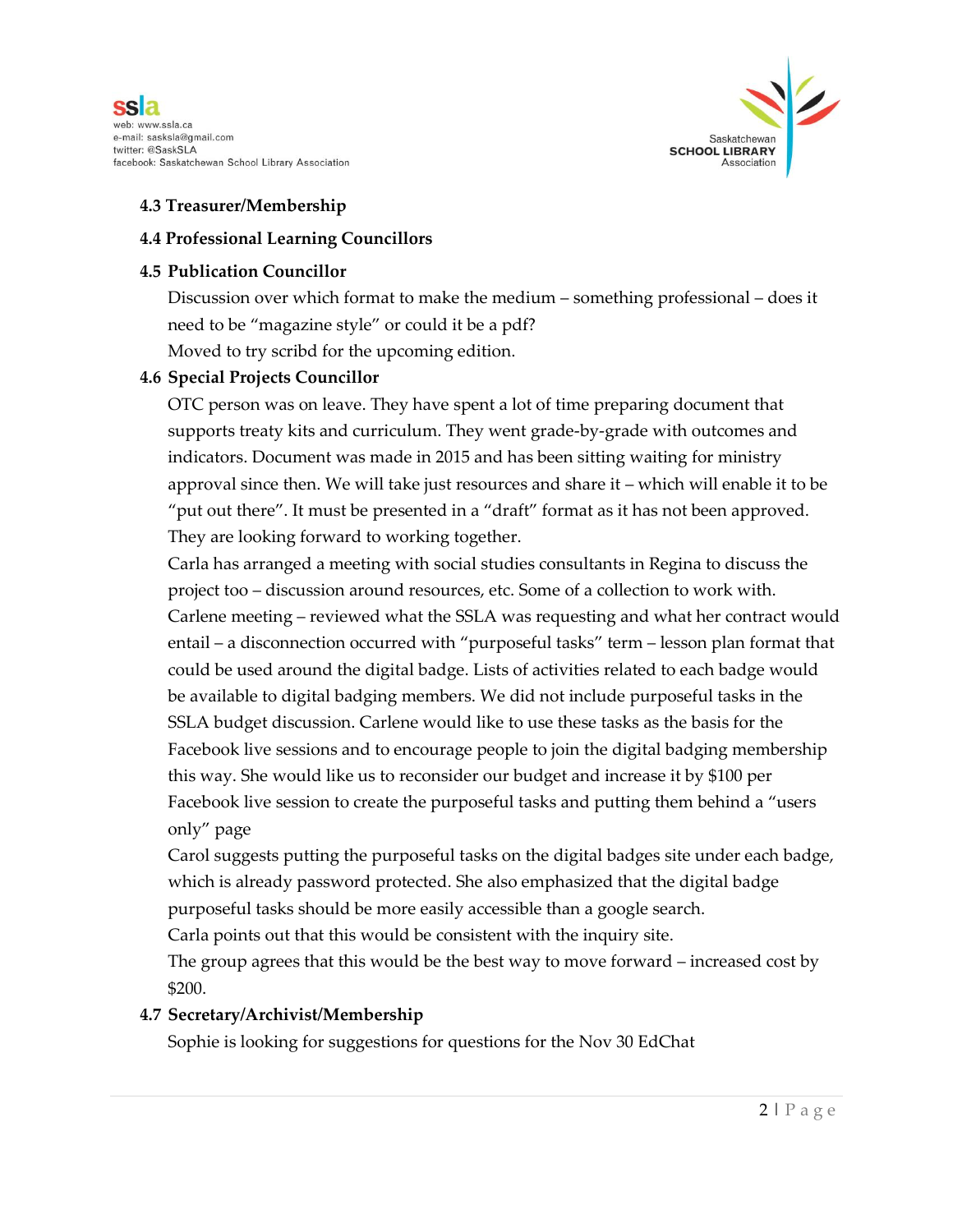



### **5. New Business**

#### **5.1. Correspondence**

- 5.1.1. Multitype Board
- 5.1.2. SLA

Appointed a new executive director. Judy Nicholson is moving into an advisory role.

5.1.3. Saskatchewan Libraries Conference

May 3 and 4 conference – if anyone is interested in presenting, please submit an application.

- 5.1.4. Learning Packages from Saskatchewan Archives Will be shared with executive by Sophie
- 5.1.5. IFLA

Diana Oberg awarded.

# **Adjournment:**

Meeting was adjourned at 10:37 AM by Regan. The next general meeting will be at 10:00 on January 20 at a location TBD.

Minutes submitted by: Sophie Long

Approved by: [**Type name here**]